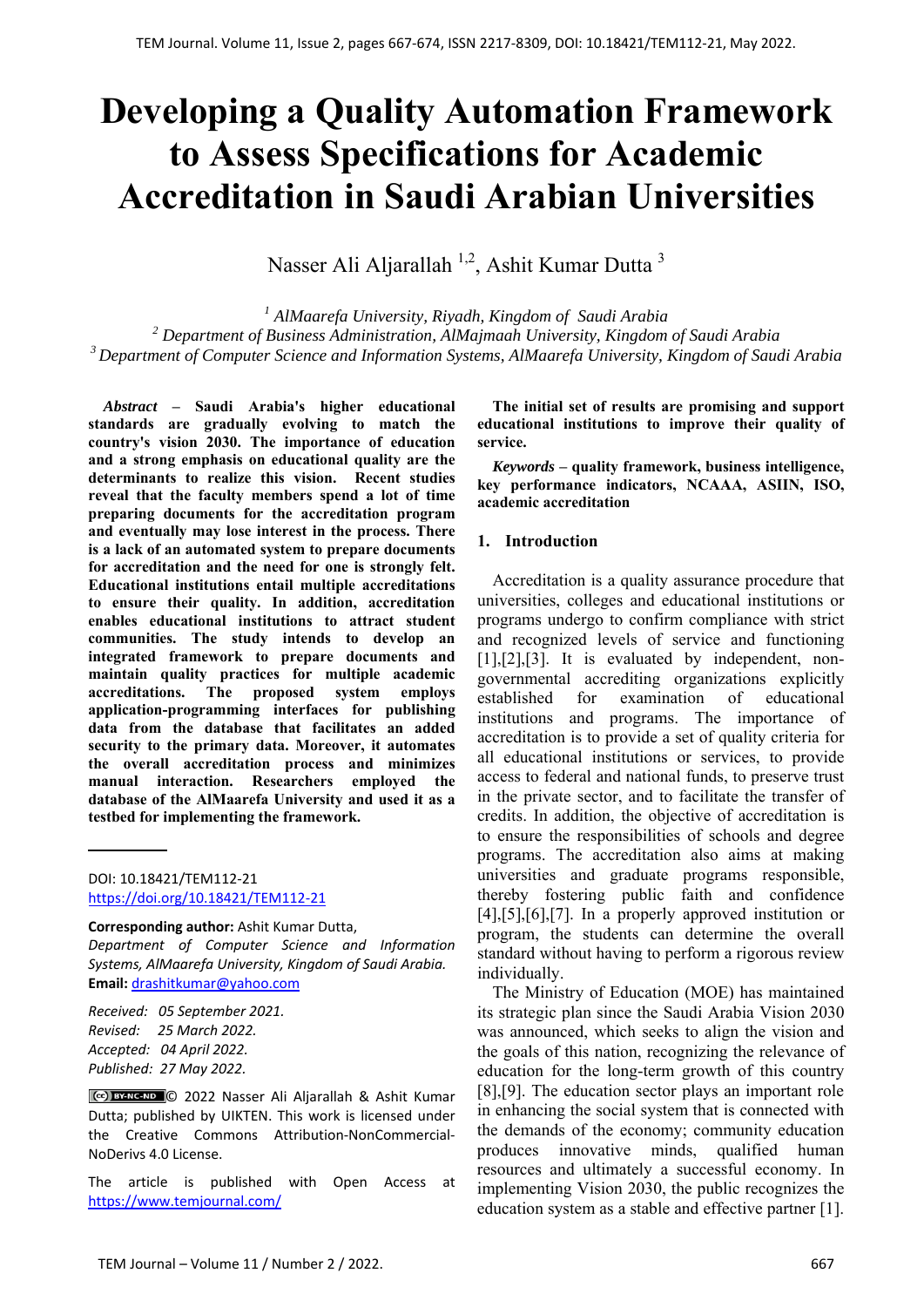Moreover, one of the goals is to match education results with labor markets so that Saudi universities satisfy business standards. This makes National Academic Accreditation & Assessment Commission (NCAAA), a crucial resource for improving the standard of academic curricula in both private and government universities in Saudi Arabia [7].

The accreditation process is not simple, as it is misunderstood that it is a time-consuming and unnecessary process for many faculty members  $[10], [11], [12], [13]$ . There are complexities such as collecting, aggregating, analyzing data, and gathering information to produce appropriate corrections and plans. The NCAAA standards generally encompass strategic planning, corporate processes, teaching and learning, student records, faculty and staff documents, institutional resource management, research and development and collaboration within the community [14],[15],[16],[17].

Accreditation of the program covers the standard of education and makes sure that certain set of protocols are followed to achieve the same. However, according to the study [15] the quality assurance of a curriculum cannot be accomplished when the teaching and learning process fails to comply with the quality standards.

The study aims to minimize the efforts in preparing documents and assessing of standards for academic accreditation in the universities of Saudi Arabia. Therefore, it proposes a Business Intelligence (BI) based integrated framework that contains a dashboard for universities for monitoring activities for accreditation including the NCAAA, the Accreditation Agency for Study Programs in Engineering, Informatics, Natural Sciences and Mathematics (ASIIN), and the International Organization for Standardization (ISO) [18],[19],[20],[21],[22]. It reviews the existing frameworks for academic and administrative processes in the university setting. In addition, it provides an automated Key Performance Indicators (KPI) for management to make effective decision [23],[24],[25],[26].

The study is organized as follows: Section 1 introduces the proposed concept of integrated framework for assessing the quality standards of universities. Section 2 presents the background of the research with existing literature. The methodology of the research is proposed in section 3. Section 4 includes the results and discussion. Finally, section 5 concludes the research.

## **2. Research Background and Related Works**

 In recent times, governments in different parts of the world have shifted their focus on the higher educational institutions to pay more attention for

maintaining the quality of education, enhancing learning outcomes, establishing and encouraging the development of social and economic competences within the country  $[1],[2],[3],[4]$ . In general, quality in higher education is an ongoing growth process focused on quality policies, institutional mission practices, principles and the demands and aspirations of the stakeholders. Accreditation is described as "a process by which the officially designed external regulatory agencies, responsible at the government level assess existing qualifications, standards and procedures for educational institutions" [6].

Several steps and accreditation standards are in place at institutional and program levels for universities in Saudi Arabia [8]. In collaboration with the agencies, the Commission develops a schedule of assessments, providing adequate time for the adoption and implementation of quality assurance and the completion of quality self-studies. At least once in every five years, each organization will have to undergo a systematic self-study, examining the efficiency of its operations in all respects, including its programs, facilities, and administrative arrangements. As a basis for the self-studies, selfappraisal scales as models given by the NCAAA are used. A self-study report accompanied by documentary evidence for the assertions made is then submitted to the NCAAA. Independent external peer reviews serve to check the results of the SSR, particularly in relation to international standards and objectives. The Commission then reviews all findings, including those from external independent sources.

A study [6] indicated that the quality of the academic material is directly influenced by academic accreditation and improved quality assurance procedures in the program [2]. In terms of the qualitative contribution of academic accreditation, previous research carried out by author [1] has played a major role for improving the teaching and learning process through accreditation. Author [8] proposed a conceptual framework that contains an Enterprise Resource Planning (ERP) model. The implementation of this model requires more resources. In addition, data security is one of the challenges faced by the users of this model. In another study [9], a BI based technique was used for accreditation assessment. In this study [11], the authors addressed the challenges in the implementation of a dedicated interface for addressing multiple accreditation programs.

All the universities and academic programs in Saudi Arabia should obtain academic certification by the NCAAA [21] through well-defined procedures based on quality standards and collection of KPIs. . Higher education institutions in Saudi Arabia should set up internal quality assurance mechanisms that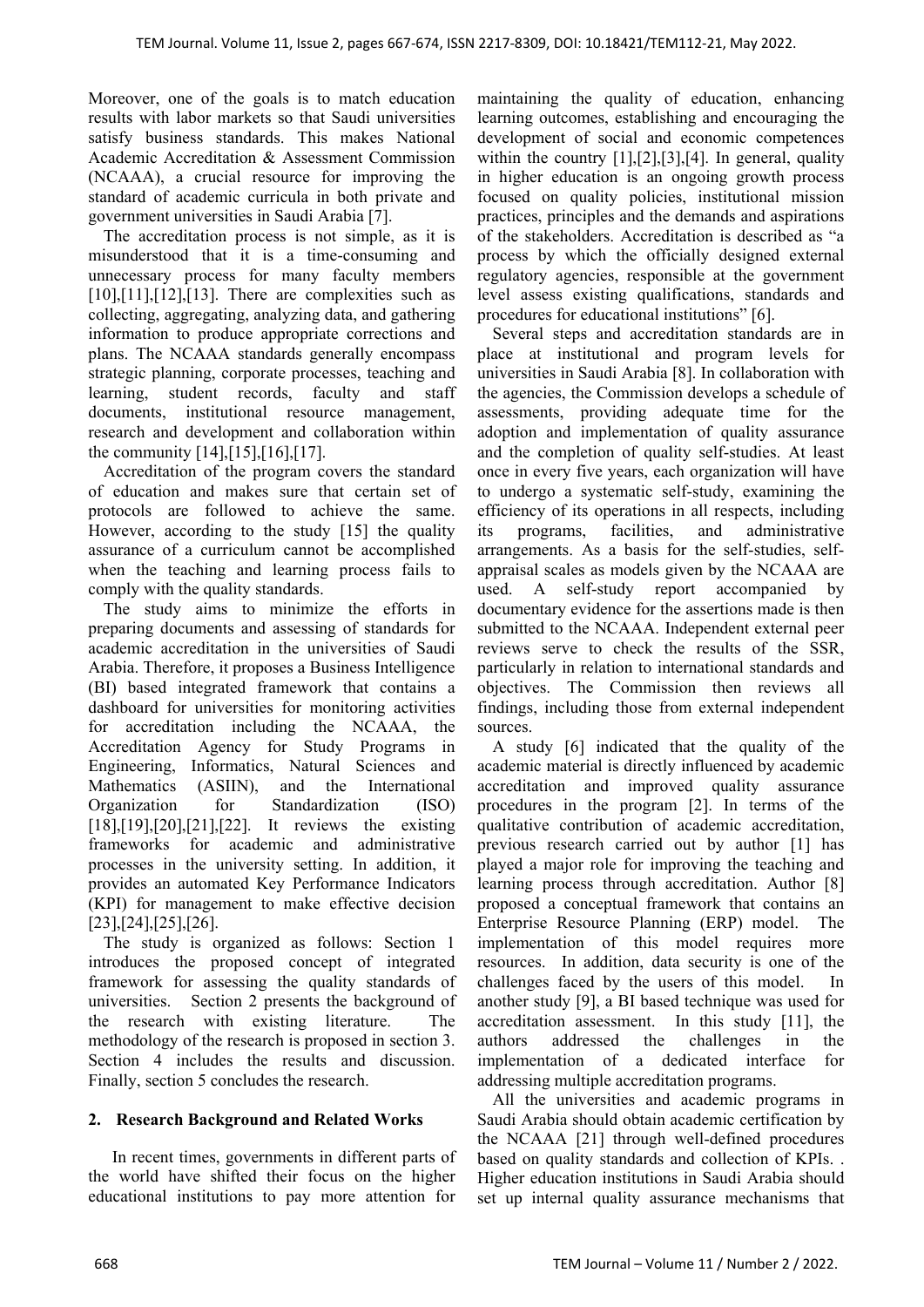ensure high quality levels in eight institutional and six academic standards. One of the major challenges faced by universities is to develop a framework of internal quality for higher education in the Kingdom of Saudi Arabia.

## *2.1.The NCAAA*

In the Kingdom of Saudi Arabia, the NCAAA has been created, which will set standards and requirements for accreditation and evaluation of academic institutions and their programs [7]. The Commission has committed itself to a plan to encourage, endorse and evaluate post-secondary institutions' quality management systems to ensure that their quality of learning and management is equal to the highest international standards. The NCAAA seeks through academic assessment and accreditation to contribute to the enhancement of quality and excellent work in higher education institutions and programs. One of the strategic initiatives under the accreditation responsibility is to improve and streamline the process of accreditation, including recognition and simplification of review and procedures to ensure that the accreditation process and procedures will become practical and efficient [7].

A panel visit on site reviews, observes the results of the self-assessment, and presents a report outlining their academicals quality assessment in relation to the criteria. The NCAAA decides on the accreditation after taking into account the recommendations of the review panel [17]. The institution or program can encertain, before the NCAAA accreditation process, that it will satisfy the core elements of all 11 standards and comply with the terms and conditions of the Ministry of Education's official approval. These key elements include the extent or range of program, the standard of offering of the programming, its official title, name, quality assurance processes and any special standards stated under its approval. The Board of Directors should agree to its vision, its strategy for mission fulfillment and its key quality assurance goals.

## *2.2.The ASIIN*

In accordance with the German law, the ASIIN is organized in the form of a non-profit affiliation. It is an alliance of colleges, universities of applied sciences, chambers of engineering, technical and scientific societies, professional organizations, specialists and companies and organizational groups of the social partners [8]. It was established in 1999. The ASIIN is financed exclusively by membership fees and accreditation fees.

All activities of the ASIIN are aimed at safeguarding and extending high standards and higher quality education - at home and abroad. The ASIIN is based in Germany and registered as an entity under respective national public law and operates internationally on a private-law basis. The ASIIN is certified to grant European Engineering Standard Labels (EUR-ACE®), IT (Euro-Inf®) and Chemistry Labels (Eurobachelor®/Euromaster®) [14].

The quality specification of a study program is specified in relation to the content within the goals formulated by the institutions of higher education itself. Moreover, the political, legal and socioeconomic environment, in which the degree program is developed and carried out, makes provision for external standards [12].

The amount of achievement achieved by graduates in their career often demonstrates the efficiency of the study program. It depends on the involvement of all parties involved in and outside the university. We, therefore, consider it as essential for relevant stakeholders in the institution to participate in the preparation, management and implementation of this process [17]. The ASIIN accreditation procedure examines the program's rationale and efficacy within the study program. The efficient achievement of the goals set by the organization itself is central to the overall evaluation.

The ASIIN specializes in the examination of engineering, computer technology, and mathematics and natural science programs in program accreditation and of all cross-disciplinary combinations of these subjects. It conducts qualitymanagement system inspections of higher education institutions on an institutional basis. The specialist areas can be seen in the structure of their boards and commissions, consisting of specialists from both the national and international sectors [21].

## *2.3.The ISO*

The ISO is an International Organization for Standards that uses an alternate order of terminology to accommodate the Greek term 'isos' (meaning 'equal') to several interpretations. The ISO is headquartered in Geneva, Switzerland, with the goal of promoting "the international cooperation and integration of Industrial Standards" and began its operations in London in 1947. The Organization is a non-governmental standard setting agency with representatives in 165 countries and 3,368 technical institutions to take care of its 19,500 production standards, providing outstanding product, service, and system standards to ensure quality, protection, and performance [25].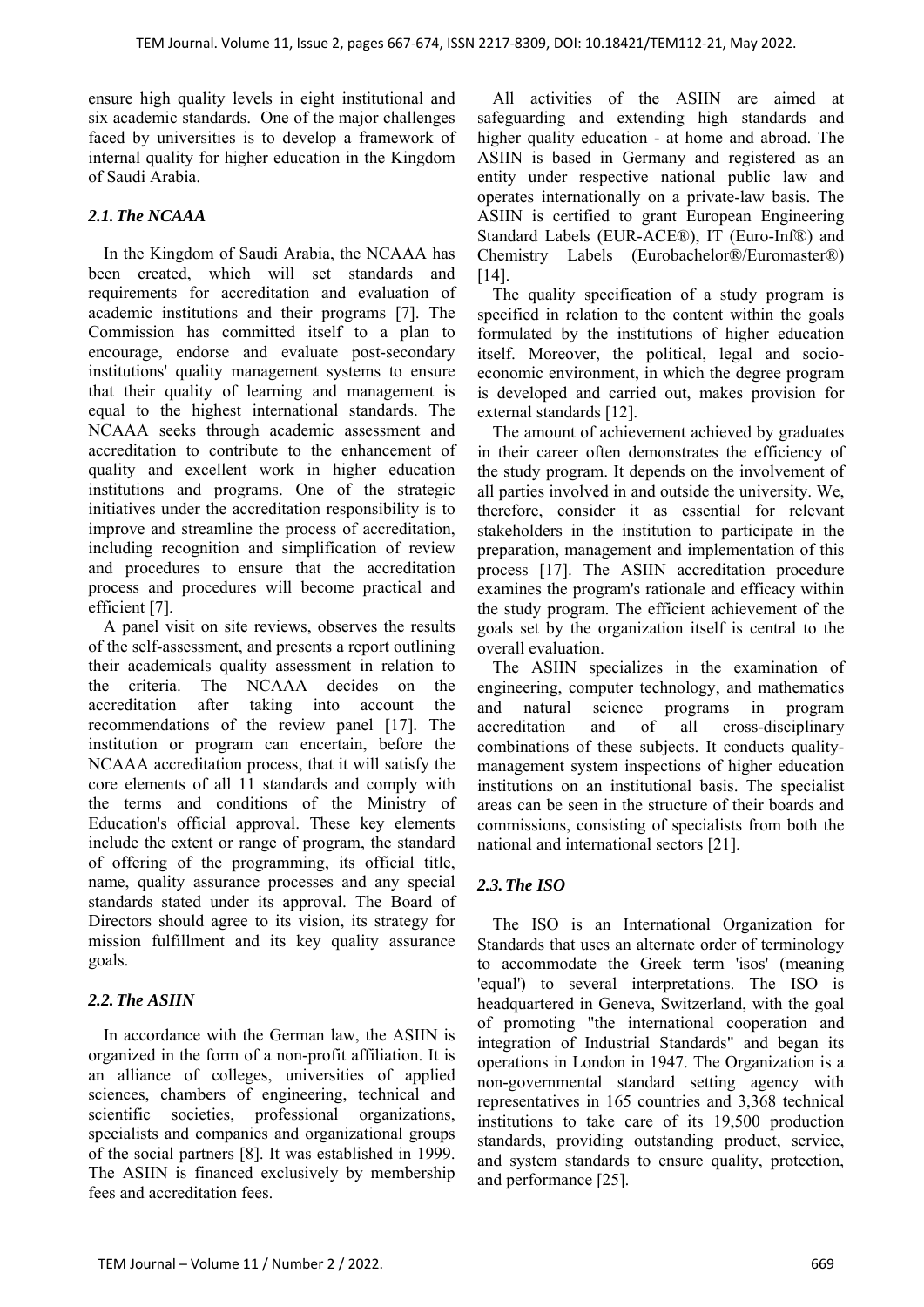ISO 21001 offers a standard tool for managing the standards and aspirations of learners and other clients for organizations that provide educational goods, solutions, and services. The management system standard is stand-alone and aligns with other standard ISO management systems (such as ISO 9001, ISO 14001, etc.) with the application of a high-level framework [12]. ISO 21001 focuses on the specific engagement between educational organizations, learning institutions, consumers, and other related stakeholders. In order to enhance their capability, education organizations have a crucial and ongoing desire to determine how they satisfy the demands of learners and other stakeholders. The emphasis of ISO 21001 is on the basic relationship between a training institution, the student, and other clients [18].

Current educational processes increasingly concentrate on co-creation as the conventional relationship between the consumer and the supplier is refined into a collaboration. This standard will provide guidelines on how quality can be delivered in this new and difficult world [19]. Education varies from many other areas in that a good education process maximizes a student's probability of success; however, that cannot be guaranteed. In order to make the educational process a success, the commitment and capability of both the learner and the educational organization is vital [21].

The educational organization fosters this integration and provides it with the framework, insight, processes and learning tools. However, the effectiveness of the educational process ultimately depends on the commitment and capacity of the learner.

Educational institutions that will benefit from the standards include pre-schooling, intermediate, primary and secondary schools, colleges, universities, adult education centers, special educational schools, vocational education and training, centers for tutoring and coaching, training organizations, agencies for education/training, consultants and non-formal providers of educational services [23]. This is valid regardless of the source of funds, which may be private (commercial), public (subsidized), self-sustaining (internal revenues) or not for profit type (sponsored).

## *2.4.Research Questions*

Based on the objective of the research and the research gap in the literature, the following research questions (RQ) are framed:

RQ1 – How to develop an integrated framework to address the multiple accreditation processes?

RQ2 – How to automate the KPIs for assessing the standards?

## **3. Materials and Methods**

The study intends to minimize the efforts in preparing documentation and implementing the KPI for academic accreditation. In the present academic environment, faculties spend a lot of time for submitting documents for obtaining accreditation for institutions and programs. The proposed system attempts to integrate the accreditation process into a single system. The author [11] proposed an ERP system for the process of accreditation. However, some limitations such as security, data storage and retrieval, and data analysis should be taken stock of. Accreditation process primarily focuses on the functional and non – functional standards of higher educational institutions.

To address these limitations, the authors propose a method as shown in Figure 1. Figure 1. illustrates an integrated framework for accreditation for institutions and programs. In this study, researchers simulated a database structure of the AlMaarefa University and generated a synthetic dataset. They utilized the university data as a testbed for implementing the framework. ORACLE 12 G is employed for storing data in the form of tables. ORACLE Representational State Transfer (REST) Application Programming Interface (API) data services are used to publish data in JavaScript Object Notation (JSON) format. PHP language is used to develop a web interface for the integrated framework. To store and retrieve data, SQL queries are used.

The following steps are followed for implementing the proposed integrated framework.

- 1. Generate dataset from the data source.
- 2. Pre process the dataset.
- 3. Transformation of data to ORACLE 12 G database.
- 4. Configure RESTful API.
- 5. Generate data in JSON format.
- 6. Develop services to extract data for the integrated framework.
- 7. Create categories such as NCAAA, ASIIN, ISO, and KPI.
- 8. Present documents as per the standards for the relevant accreditation.

The integrated framework enables an automatic retrieval of data using RESTful API. For instance, Table 1. shows the template to display the previous 3 years of data of programs with number of students. It reflects a template that extracts data from the database of a specific program. For instance, "n" represents the year 2021.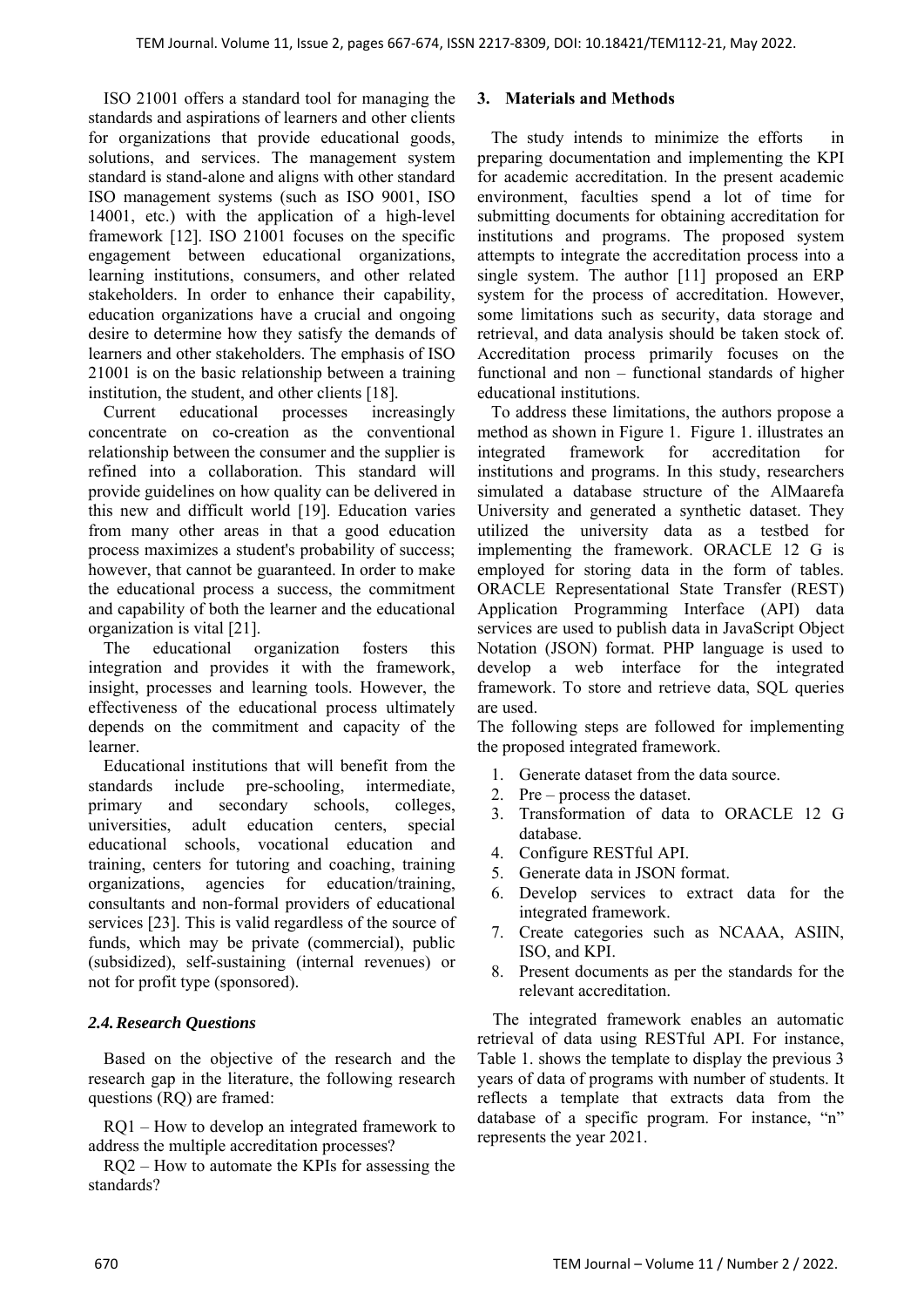

*Figure 1. Integrated environment for accreditation* 

Subsequently, data of the previous years 2020 and 2019 will be extracted using the API of the database. Table 2., Table 3., and Table 4. outline the standards for the ISO, the ASIIN, and the NCAAA accreditation. Furthermore, each program in the institution needs a dedicated accreditation of the ASIIN and the NCAAA. Figure 1. shows the framework for accreditation.

*Table 1. Automated data of a course* 

| B.Sc.(Computer)<br>/ Year              | $n-2$        | $n-1$                 | n          |
|----------------------------------------|--------------|-----------------------|------------|
| <b>Students</b>                        | Data $(n-2)$ | $Data(n-1)$           | Data $(n)$ |
| Percentage of<br>Graduated<br>students | Data $(n-2)$ | $Data(n-1)$ $Data(n)$ |            |

*Table 2. Standards for ISO Certification* 

| S.No. | Standards                |
|-------|--------------------------|
| 1     | Establishment            |
| 2     | strategy                 |
| 3     | Progress                 |
| 4     | Policy                   |
| 5     | Identification Guide     |
| 6     | Program Specification    |
| 7     | Course Specification     |
| 8     | <b>Quality Assurance</b> |
| 9     | <b>Student Records</b>   |
| 10    | Research Plan            |
| 11    | Community Partnership    |

*Table 3. Standards for ASIIN Institutional Accreditation* 

| S.No. | Standards                   |
|-------|-----------------------------|
|       | Context of an organization  |
| 2     | Leadership and commitment   |
| 3     | Action plan                 |
|       | Competence and training     |
| 5     | Awareness and communication |
|       | Operations and controls     |
|       | Performance evaluation      |
|       | Improvement                 |

*Table 4. Standards for NCAAA Institutional Accreditation* 

| S. No. | <b>Standards</b>                            |
|--------|---------------------------------------------|
|        | Overview of program                         |
|        | Content, concept, and Implementation        |
| 3      | Structures, method, and Implementation      |
|        | Exams: System, concept, and Organization    |
|        | Staff development                           |
|        | Student administration and support services |
|        | Learning resources                          |
|        | Documentation and transparency              |
|        | Quality management and further development  |
|        | Assessments management                      |
|        |                                             |

## **4. Results and Discussion**

To address the RQ1, the authors proposed a conceptual framework for multiple accreditation activities. It enables users to govern academic and administrative processes in universities. Figure 2. represents the conceptual framework for the NCAAA, the ASIIN, and the ISO. It follows the framework proposed in the study [11]; however, it differs in extracting and visualizing data. Furthermore, it contains a dedicated portal for the KPI to evaluate the standards for the institution. It supports management to make decisions and enhance its activities to gain the accreditation. Figure 3. shows the interface of the framework. The development of the framework is the on-going process.



*Figure 2. Conceptual framework for accreditation*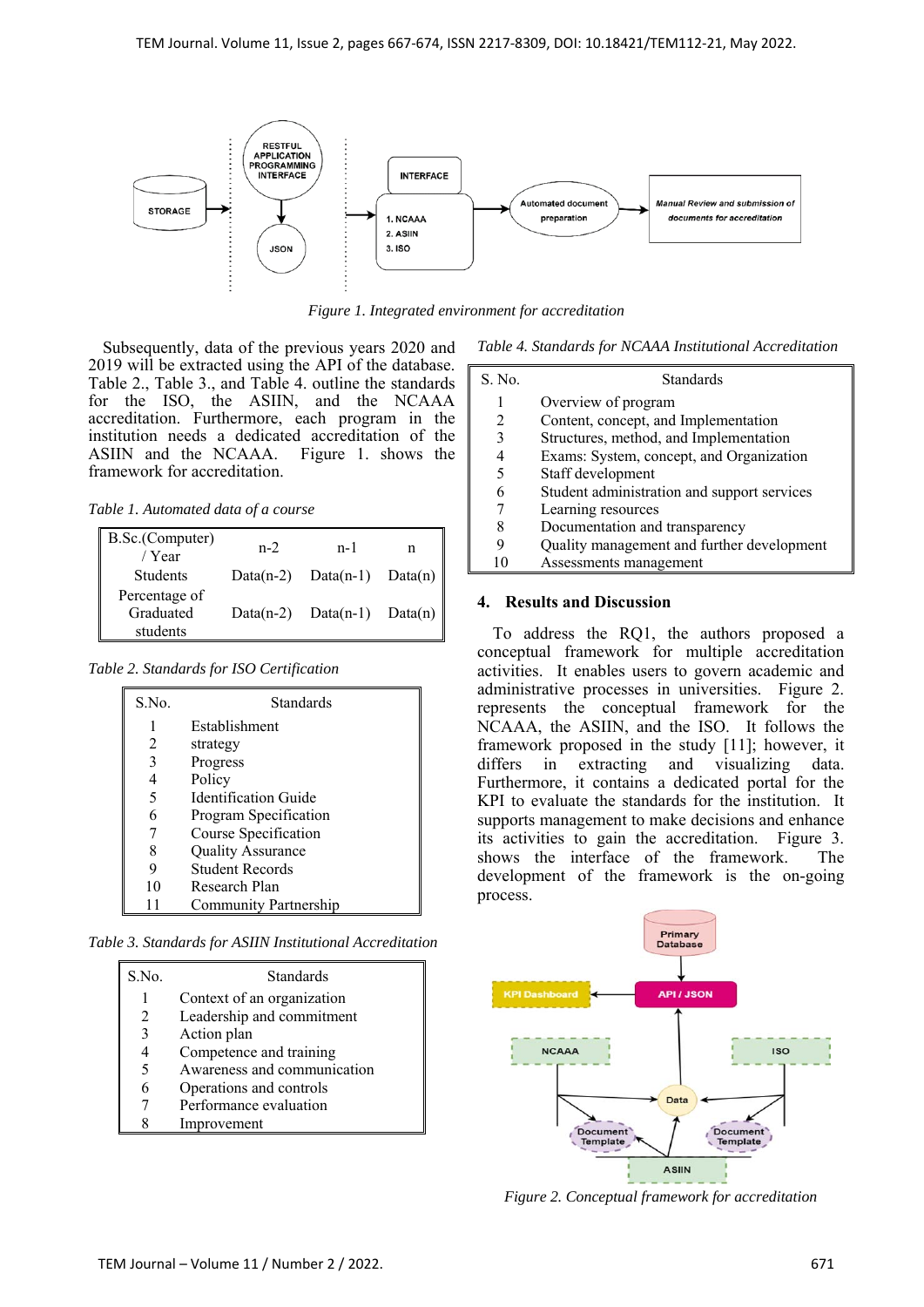|                                   | <b>NCAAA</b><br><b>ASIN</b><br>- 80<br>KPL.<br>Acex ®                                                                                                                                                                                                                                                                                                                                                                                                                                                                                                                                                                                                                                                                                                                                                                                                                                                                                                                                                                                                                                                                                                                                                                                                          |  |  |  |
|-----------------------------------|----------------------------------------------------------------------------------------------------------------------------------------------------------------------------------------------------------------------------------------------------------------------------------------------------------------------------------------------------------------------------------------------------------------------------------------------------------------------------------------------------------------------------------------------------------------------------------------------------------------------------------------------------------------------------------------------------------------------------------------------------------------------------------------------------------------------------------------------------------------------------------------------------------------------------------------------------------------------------------------------------------------------------------------------------------------------------------------------------------------------------------------------------------------------------------------------------------------------------------------------------------------|--|--|--|
| <b>Institutional Requirements</b> |                                                                                                                                                                                                                                                                                                                                                                                                                                                                                                                                                                                                                                                                                                                                                                                                                                                                                                                                                                                                                                                                                                                                                                                                                                                                |  |  |  |
| Switch to Program Requirements    |                                                                                                                                                                                                                                                                                                                                                                                                                                                                                                                                                                                                                                                                                                                                                                                                                                                                                                                                                                                                                                                                                                                                                                                                                                                                |  |  |  |
| Establishment                     | Introduction to AlMaureefa University (AU)<br>The nulti-sided dilemma higher education faces today in fissed Arabia is how to plan for and implement new technologies how to absorb over increasing number of high school graduates, and how to train, upgrade personnel,                                                                                                                                                                                                                                                                                                                                                                                                                                                                                                                                                                                                                                                                                                                                                                                                                                                                                                                                                                                      |  |  |  |
| Strategy                          | and makesia old expens without speeding excelsivel amounts of money, it the same time, institutions are clasivened with factors that locks that be ballion democration, of one student expectations, everywhered traditional<br>government educational institutions, government mandates, and increased competition. Due to such factors; universities in Saudi Arabia are required to adapt their traditional roles, vithout alundating them, to the demands<br>the information society of the future or to adopt a mix of traditional loop-traditional approaches to higher education.                                                                                                                                                                                                                                                                                                                                                                                                                                                                                                                                                                                                                                                                       |  |  |  |
| Progress                          | Alloyal: the government has invested beenly in higher education, which has grown impressively over the last time dender, the burnan receives potential of the country's not fally trilined. Higher education meets to be<br>expedial, both hardcounally by embibiling institutions in regions which lack facilities at this level, and vertically by diversibing the types of institutions and their programs in lawping with recognized priorities of the<br>and with recent advances in health sciences and technology.                                                                                                                                                                                                                                                                                                                                                                                                                                                                                                                                                                                                                                                                                                                                      |  |  |  |
| Policy                            | While the government will continue to be the main provider of higher education, the urgent meel for fixed Ambia to meet pressing demands calls as well for an important contribution from the private sector. There is a favor<br>dings for private inhighters in developing higher education in Sandi Arabia, with the consideration to quality assurance regulations and mediations set by the Ministry of Education (COC) and the National Commission for<br>terrelitation and Academic Assessment (NCAAA).<br>All taxweb University is a private emblishment of higher education, designed to fulfill a recognized public function, by meeting clearly identified needs in important dismalcs for national development. By adopting an innov<br>approach to teaching and learning, by making intensive use of cutting edge educational technologies. AU attrests produce from a broadly termedy elimenth, namely high school graduates forth make and broads) from the Rivadh<br>region, from other regions of Seals Andrá, and from the GCC states. It is also envisioned to attract experience in and desighters who wish to pursue endure studies. Also, AC attracts Digitoral graduates from various health<br>specialties through a bridging program. |  |  |  |
| Identification Guide              |                                                                                                                                                                                                                                                                                                                                                                                                                                                                                                                                                                                                                                                                                                                                                                                                                                                                                                                                                                                                                                                                                                                                                                                                                                                                |  |  |  |
| Program Specification             |                                                                                                                                                                                                                                                                                                                                                                                                                                                                                                                                                                                                                                                                                                                                                                                                                                                                                                                                                                                                                                                                                                                                                                                                                                                                |  |  |  |
| Course Specification              | AlMaureefa University Violon<br>To be a leading private higher education institution in the region.                                                                                                                                                                                                                                                                                                                                                                                                                                                                                                                                                                                                                                                                                                                                                                                                                                                                                                                                                                                                                                                                                                                                                            |  |  |  |
| Quality Assurance                 | AlMazowela University Mission                                                                                                                                                                                                                                                                                                                                                                                                                                                                                                                                                                                                                                                                                                                                                                                                                                                                                                                                                                                                                                                                                                                                                                                                                                  |  |  |  |
| <b>Shaderd Records</b>            | To prepare high-miller participants in a knowledge based society, and to motivate continuity, enrollence in research, education, and community services                                                                                                                                                                                                                                                                                                                                                                                                                                                                                                                                                                                                                                                                                                                                                                                                                                                                                                                                                                                                                                                                                                        |  |  |  |
| Research Plan                     | AlMagnet's University Objective<br>s. Enhance governance of the administrative system                                                                                                                                                                                                                                                                                                                                                                                                                                                                                                                                                                                                                                                                                                                                                                                                                                                                                                                                                                                                                                                                                                                                                                          |  |  |  |
| Community Partnership             | a. Create an attractive and competitive learning environment.                                                                                                                                                                                                                                                                                                                                                                                                                                                                                                                                                                                                                                                                                                                                                                                                                                                                                                                                                                                                                                                                                                                                                                                                  |  |  |  |
| Self - Study                      | 5. Promote and support high impact scientific contributions.<br>a. Establishing financial systainability                                                                                                                                                                                                                                                                                                                                                                                                                                                                                                                                                                                                                                                                                                                                                                                                                                                                                                                                                                                                                                                                                                                                                       |  |  |  |
|                                   | .                                                                                                                                                                                                                                                                                                                                                                                                                                                                                                                                                                                                                                                                                                                                                                                                                                                                                                                                                                                                                                                                                                                                                                                                                                                              |  |  |  |

*Figure 3. Interface of the proposed framework* 

Figure 4. reflects the structure of the proposed KPI dashboard. The dashboard is designed in order to cover the overall departments / units of the institution. It supports decision makers to monitor each department. Figure 5. shows the interface of the proposed KPI dashboard.



*Figure 4. KPI modules for program and institution accreditation* 

The authors considered the standards for the NCAAA, the ASIIN, and the ISO as prime factors and the KPI as a supplemental factor for maintaining the standards of the university. The authors employed a standalone database for visualizing data and embedded it with the document. They applied an automated approach that extracts data in JSON format.



*Figure 5. KPI Dashboard* 

These processes are used to leverage the load on the primary database. For instance, JSON data are not interconnected with the primary database. Moreover, the three-layered approach supports the framework to update data, frequently. For context, users can program the data extraction for a specific day and time in an order to update data in the dashboard. It supports management to make decision to improve its standard.

RQ2 states that there is a demand for a BI based interactive visualization technique to visualize data. The introduction of the AI based approaches in the field of statistical analysis have influenced the developers around the globe to focus on BI. In this study, the KPI is developed using BI tools. Fig. 5. displays the interactive graphs that reflects the institution and program data. However, these data are artificially developed for the purpose of this study. It does not reflect the performance of any institution.

#### *4.1.Discussion*

Based on the outcome of the proposed study, the application of the BI for making decisions and visualizing the crucial data is useful for the educational world [14]. A number of suitable metrics should be enabled to use the BI. For university administration, the identification and evaluation of main performance indicators is important. The performance metrics should be extracted according to the university strategies and primary business processes to achieve these strategies. This performance information should be presented in an intuitive format to the academic supervisor to facilitate university administration proceedings [15],[16],[17].

The fundamental role of performance measurement is to determine exactly how well a particular university or department/ faculty has accomplished the respective objectives. For each key business operation, KPIs should be defined. In an era of globalization, the BI is used by many universities to enhance internal management performance (cost reduction and optimization of processes) and improve teaching quality [7]. Several universities already use BI principles to improve internal processes of management [8]. The BI is a data analysis and executable information technologybased process that helps managers and corporate end users make informed business decisions. The BI includes various methods, software and methodologies for the collection, creation and operation of queries on internal systems and external resources, reporting, display panels, and data visualization in order to provide businesses, decision makers as well as managers with analytical results.

KPIs' function in the organizational framework is to provide users/customers with customized and easily accessible measurement in order to improve the quality and efficiency of their operations. The efficiency of using KPIs depends on how efficiently they promote the organizational effectiveness. For instance, a government agency like a higher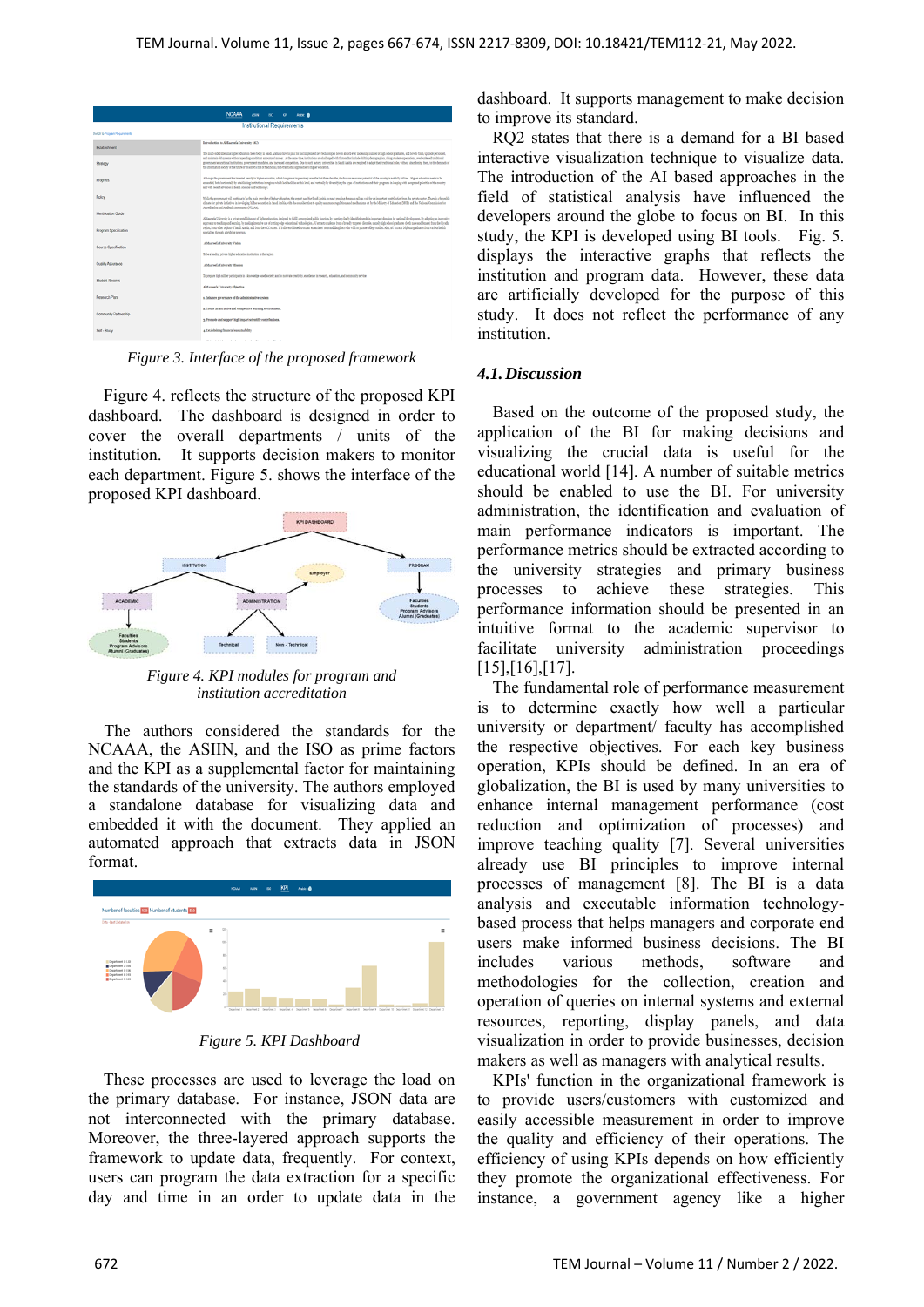education institution or a hospital will have financial KPIs that are different from a publicly traded business. Each KPI should follow the mission and goals of the organization. KPIs are essential for monitoring and reporting progress. Report formats can be personalized according to the perception of a decision maker [17]. The mixture of dashboards, scorecards, insightful reports, and ad-hoc analysis tools should be taken into account. The KPI results allow policymakers to decide where the focus should be placed to increase the productivity of an individual unit / organization. To create structured real-time dashboards, time and efforts are required to efficiently apply data. Things based on KPI will be notified to individuals, possible solutions will be identified and support to develop innovative ideas.

## **5. Conclusion**

In the competitive environment, Saudi Arabian universities are improving their standards through multiple accreditation programs in order to assure that they are doing a quality role in higher education practices. Also, it attracts more number of local and international talented students. Recent studies reveal that the faculties face challenges in assessing the standards and spent considerable amount of time in the document preparation process. In addition, there is a demand for the BI tool to automate the data analysis process. This study intended to develop a framework that integrates multiple accreditation program and applied the BI based technology for automating the statistical analysis. The framework development is an on-going process. However, the initial set of results highlights the importance of the proposed framework in educational institutions. Moreover, the integrated framework provides enhanced security to data in comparison to the existing frameworks. The study supports management to make effective decision through the KPI dashboard. The automated extraction of data from the primary database is minimizing the human intervention. In the future, machine-learning techniques can be employed to improve the overall efficiency of the framework.

## **References**

- [1]. Islam, G. M. N., Ali, M. I., & Islam, M. Z. (2017). Quality assurance and accreditation mechanisms of higher education institutions: policy issues and challenges in Bangladesh. *European Journal of Education Studies*. doi: 10.5281/zenodo.495792.
- [2]. Bakheet, S. A. (2020). Quality Audit Template for Learning and Teaching Process of the Self-Study Report for National Accreditation and Assurance, Saudi Arabia. *Calitatea*, *21*(179), 83-87.
- [3]. Abdel-Haq, M. S. (2020). Conceptual framework for developing an ERP module for quality management and academic accreditation at higher education institutions: The case of Saudi Arabia. *International Journal of Advanced Computer Science and Applications*, *11*(2), 144-152.
- [4]. Pollock, N., & Cornford, J. (2004). Emerald Article: ERP systems and the university as a" unique" organisation. *Information Technology & People*, *17*(1), 31-52. DOI :10.1108/09593840410522161.
- [5]. Rico, D. F. (2004). "ERP in higher education". Retrieved from: http://davidfrico.com/rico04f.pdf. [accessed: 10 August 2021].
- [6]. Naveed Bin Rais, R., Rashid, M., Zakria, M., Hussain, S., Qadir, J., & Imran, M. A. (2021). Employing Industrial Quality Management Systems for Quality Assurance in Outcome-Based Engineering Education: A Review. *Education Sciences*, *11*(2), 45.
- [7]. Hamadtu, M., Siddiek, A., Al-Olyan, F. (2013). Application of quality assurance & accreditation in the institutes of higher education in the Arab world (descriptive & analytical survey). *American International Journal of Contemporary Research, 3*(4), 104-116.
- [8]. Alharthi, A., Alassafi, M. O., Walters, R. J., & Wills, G. B. (2017). An exploratory study for investigating the critical success factors for cloud migration in the Saudi Arabian higher education context. *Telematics and Informatics*, *34*(2), 664-678.
- [9]. Soliman, M., & Karia, N. (2015). Enterprise resource planning systems in higher education context: Functionalities and characteristics. *International Journal of Innovative Research in Science, Engineering and Technology*, *4*(11), 10408-10413.
- [10]. Albliwi, S. A., & Antony, J. (2020). An empirical study into the use of continuous improvement practices in saudi arabian universities. In *Lean Six Sigma for Higher Education: Research and Practice* (pp. 87-110). World Scientific Publishing.
- [11]. Omar, A., & Alqahtani, M. A. (2018). The implications of linguistic diversity for the ERP implementation practices in multilingual contexts. *International Journal of Advanced and Applied Sciences*, *5*(7), 46-52.
- [12]. Alexander, A. (2017). Exploring Quality Assurance Practices in Management Studies Using Academic Student Information System. *International Journal of Computing*, *6*(4), 110-117.
- [13]. Mahbub, R. (2017, April). Quality assurance for higher education: challenges in sustaining continuous quality improvement for malaysian universities. In *Proceedings of INTED2017 Conference*.
- [14]. Rizkiana, A. K., Ritchi, H., & Adrianto, Z. (2021). Critical Success Factors Enterprise Resource Planning (ERP) Implementation in Higher Education. *Journal of Accounting Auditing and Business*, *4*(1), 54-65.
- [15]. Jaber, M. A., & Al Batsh, M. W. (2016). Jordanian experience in accreditation and quality assurance in HEIs. *US-China Foreign Language*, *14*(4), 312-327. doi:10.17265/1539-8080/2016.04.007.